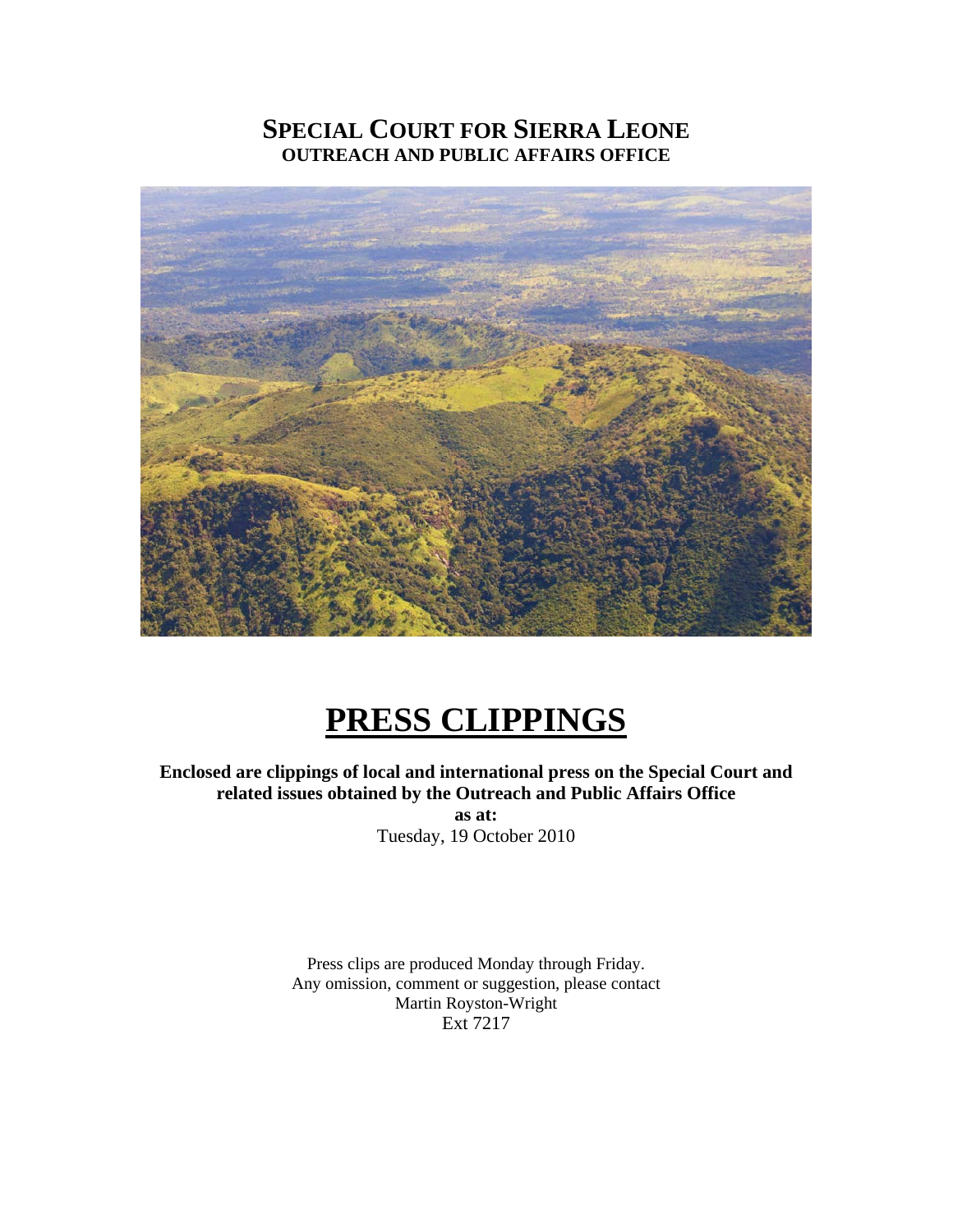| <b>Local News</b>                                                                            |             |
|----------------------------------------------------------------------------------------------|-------------|
| The Inconsistencies of Witnesses Testimony in Justice/ Concord Times                         | Page 3      |
| Sierra Leone: Govt Reminded About TRC Commitment / Concord Times                             | Page 4      |
| <b>International News</b>                                                                    |             |
| ICC to Proceed With Bemba War Crimes Trial / BBC Online                                      | Page 5      |
| Militia Leader May be Tried on Crimes Against Humanity, Court Rules / CNN                    | Page 6      |
| Naomi Campbell Practices Mystical Kabbalah 'to Control Violent Temper' / Daily News Analysis | Page 7      |
| Rwanda: Mbarushimana Has Genocide Charges to Answer – Activists / The New Times              | Pages 8-9   |
| ICC to Rule on Bemba Appeal / Voice of America                                               | Page 10     |
| It's Better Than War Crimes Laws Used Globally / The Daily Star                              | Pages 11-13 |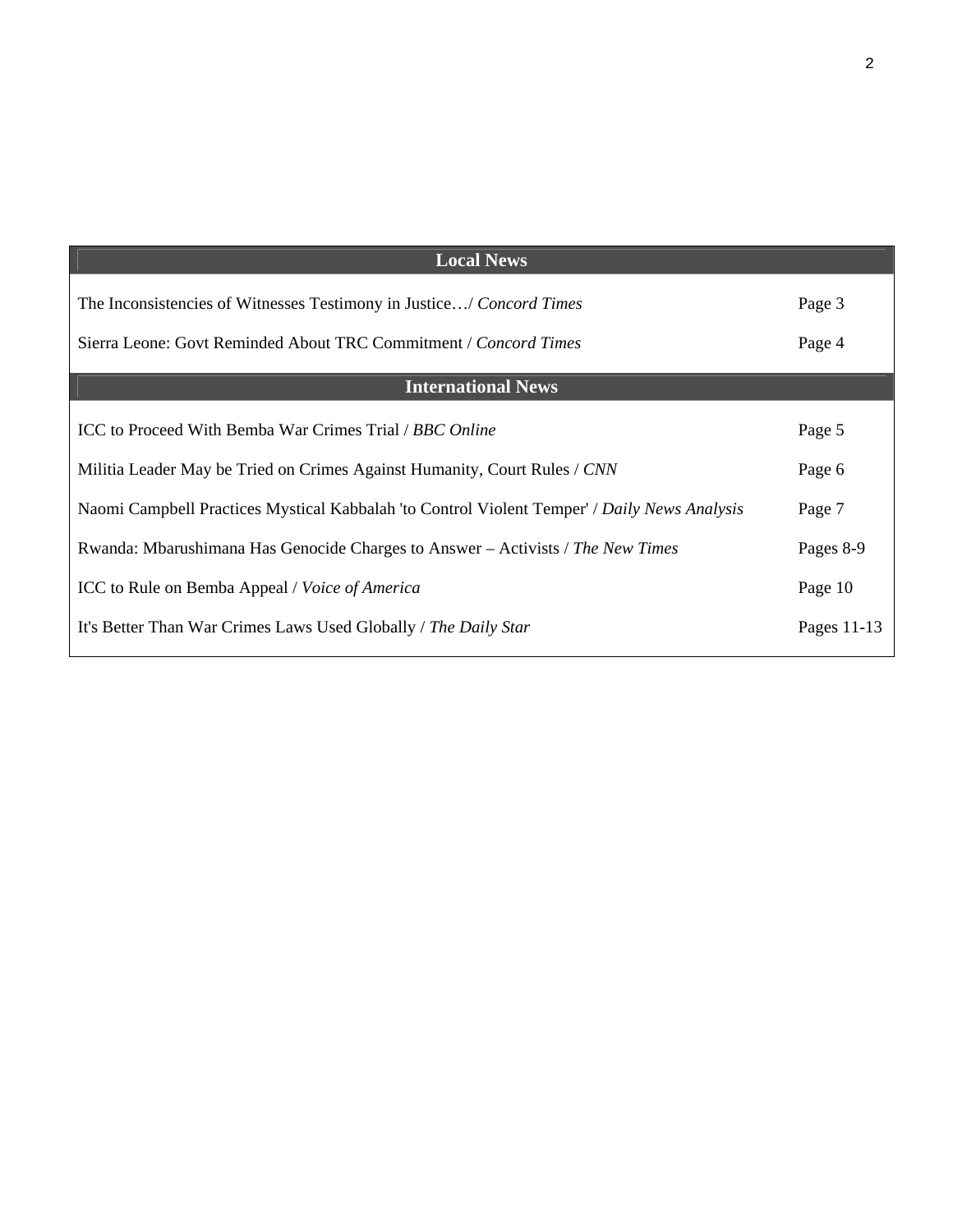# The inconsistencies of witnesses testimony in Justice Ademusu's judgement that were not material

\*Prosecution Witness 1 told the court, according to the Judge that exhibit A1 for Le160 million was presented for special clearance by the Union Trust Bank Ltd and the cheque was in the name of Yeane Enterprises.

\*Prosecution Witness 2 told the court, according to the Judge that due to urgency he cleared the money at the Sierra Leone Commercial Bank where operates an account for Yeane Enterprises

\*The witnesses further told the court that soon after that the accused drove straight to State House and they drove behind her and parked behind her but when she entered State House, they drove off and went back to the office.

\*Both approached us outside the Parliament Building in the official vehicle used then by Haja Afsatu Kabba with reg. No. MFMR where the money was transferred into the boot of the vehicle and me two other people already named returned to the office.

\*As regards the difference of Le10 million an instruction was given by the accused for an amount of Le5 million to be given to Yeane Enterprises (the contractor) as incidental expenses

\*That the remaining ten million leones (10,000,000.00) from the amount my Permanent Secretary claimed to have spent Le5,000,00.00 at the Bank due to urgency....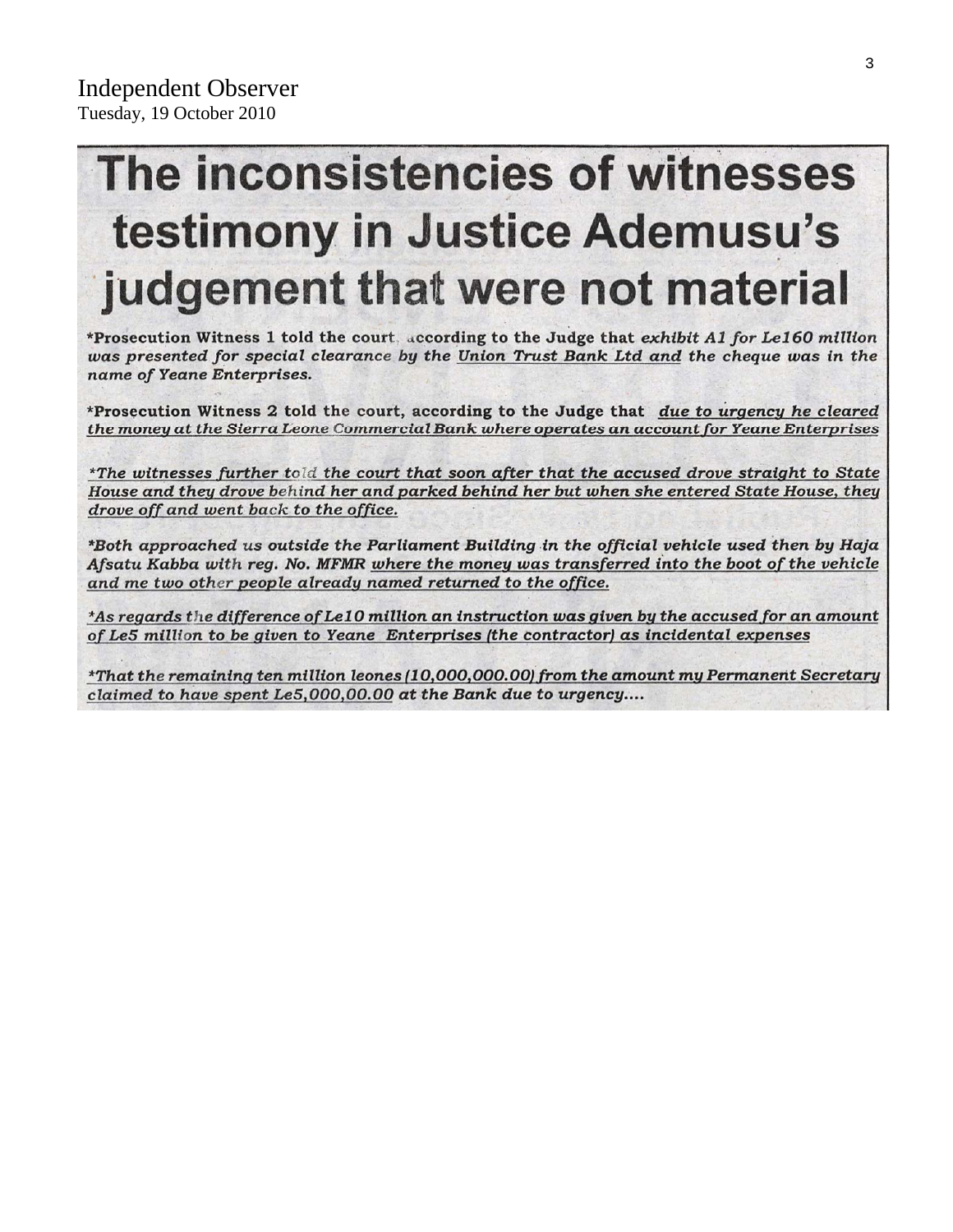# Concord Times (Freetown)

Sunday, 17 October 2010

#### **Sierra Leone: Govt Reminded About TRC Commitment**

Ibrahim Tarawallie

Freetown — Stakeholders have called on government to set-up a follow-up committee to ensure effective facilitation of the Truth and Reconciliation Commission, TRC recommendations as stated in the TRC Act of 2000.

The call was made in a communiqué issued by stakeholders at the end of a two-day national consultative conference organized by the human rights commission of Sierra Leone (HRC-SL) on the status of implementation of the recommendations.

They said the delay in setting up a follow-up committee was impacting negatively on the progress of the said implementation process.

It could be recalled that in 2004, the Commission outlined many suggestions that should be faithfully and timely implemented by government. Since then, some of the recommendations have been implemented, while some still awaits government and other bodies' implementation.

The stakeholders also called on government to fast track completion of the ongoing constitutional review process and ensure that all relevant TRC recommendations are accepted and incorporated into it.

"We call on His Excellency, the President with his government to make good on his commitment to the full implementation of the recommendations in line with his several public pronouncements.

Civil society and other non state actors to intensify monitoring of the implementation process and sustain advocacy and lobbying government to implement the recommendations of the TRC report in full, urge the general public who had pledged their contributions to the War Victims Trust Fund to live up to their commitment and encourage the general public to contribute generously to the War Victims Trust Fund," the communiqué states.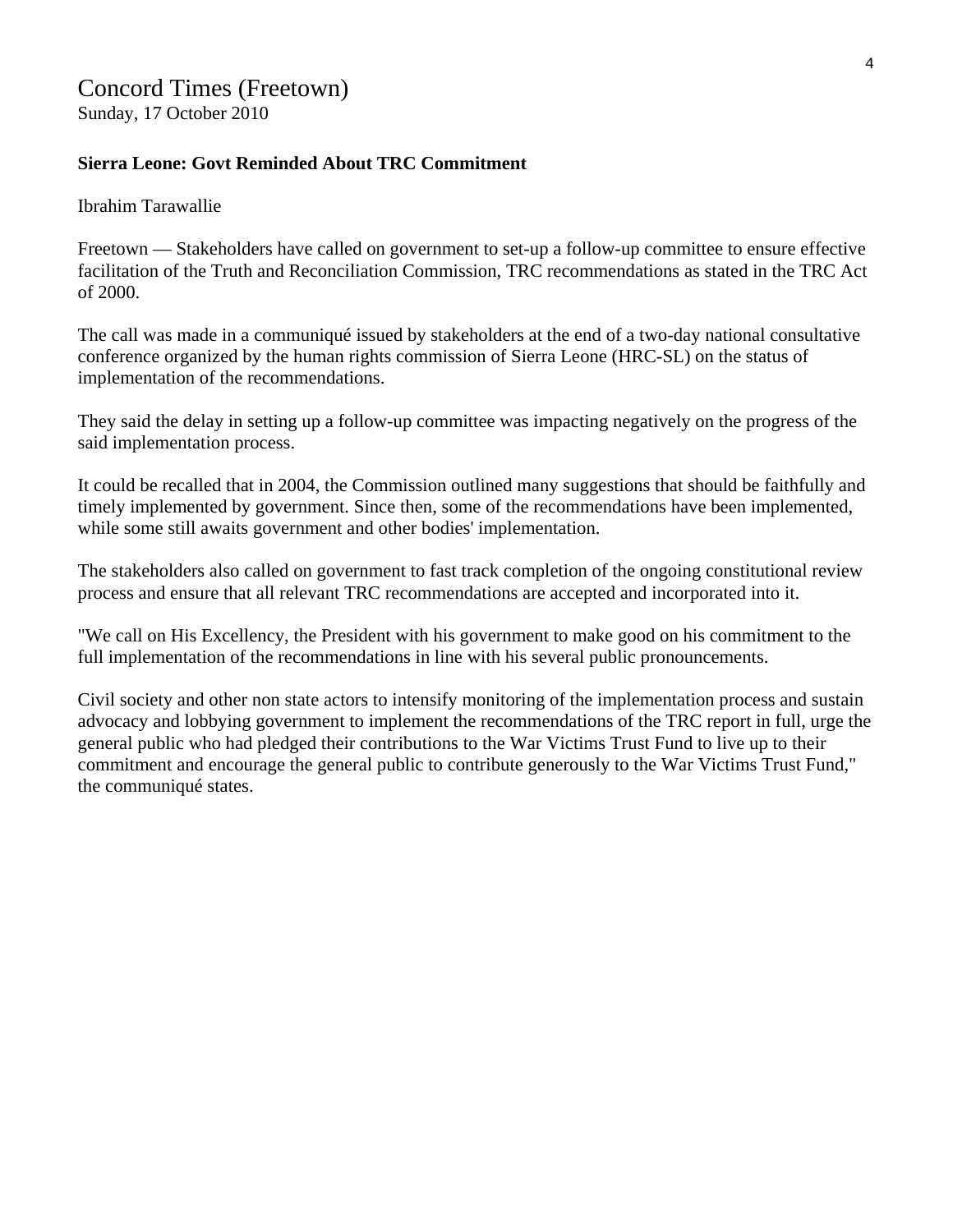## BBC Online Tuesday, 19 October 2010

#### **ICC to proceed with Bemba war crimes trial**

Jean-Pierre Bemba in the ICC appeals court. 19 Oct 2010 Jean-Pierre Bemba's troops are accused of murder, rape and pillaging

The International Criminal Court (ICC) has agreed to pursue the war crimes trial of DR Congo's former Vice-President Jean-Pierre Bemba.

An appeals panel at the court in The Hague rejected an appeal from his lawyers to dismiss the case.

Mr Bemba's lawyers had argued he had already been investigated in Central African Republic (CAR) and could not be prosecuted twice for the same crime.

Mr Bemba is accused of leading militias in neighbouring CAR in 2002 and 2003.

The troops are accused of intervening in a power struggle in CAR, using murder and rape to terrorise civilians.

But Mr Bemba has argued that he was not in command of the militia after it crossed the border.

ICC appeals judge Anita Usacka said the chamber confirmed the decision of a court hearing in June that the trial was admissible, and dismissed Mr Bemba's appeal.

Mr Bemba was arrested in Belgium in 2008 and extradited to The Hague.

ICC judges had been waiting for Tuesday's ruling before setting a trial date.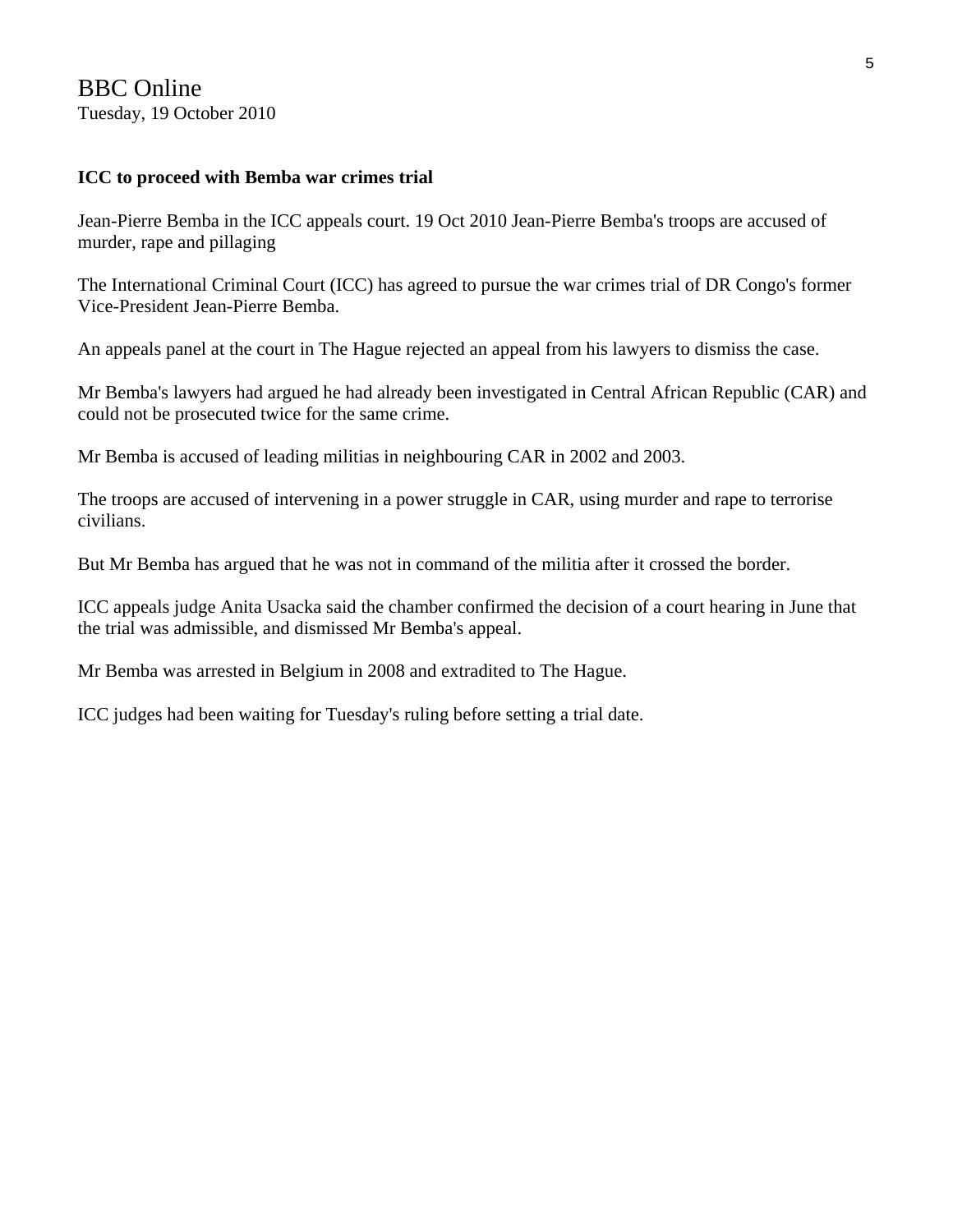CNN Tuesday, 19 October 2010

#### **Militia leader may be tried on crimes against humanity, court rules**

By the CNN Wire Staff

(CNN) -- An international court cleared the way Tuesday to try a former politician and militia leader for crimes against humanity and war crimes including murder, rape and pillaging.

The International Criminal Court (ICC) in The Hague, Netherlands, knocked down an appeal by Jean-Pierre Bemba Gombo, ruling that the court may admit his case to trial.

Bemba's defense challenged his case's admissibility on the grounds that the Central African Republic (CAR) -- the country the alleged crimes occurred in -- investigated the case and made a "decision not to prosecute." The ICC decided that the CAR's action does not prohibit the case from being tried, according to a news release issued by the court Tuesday.

Bemba, a former vice president in the Democratic Republic of Congo, is accused of leading his militia in attacks on civilians in the CAR for almost five months, according to the International Federation for Human Rights (IFHR).

Under his leadership his Movement for the Liberation of Congo (MLC) allegedly murdered, raped and pillaged in the neighboring country "during the period approximately between 26 October 2002 and 15 March, 2003", according to the ICC.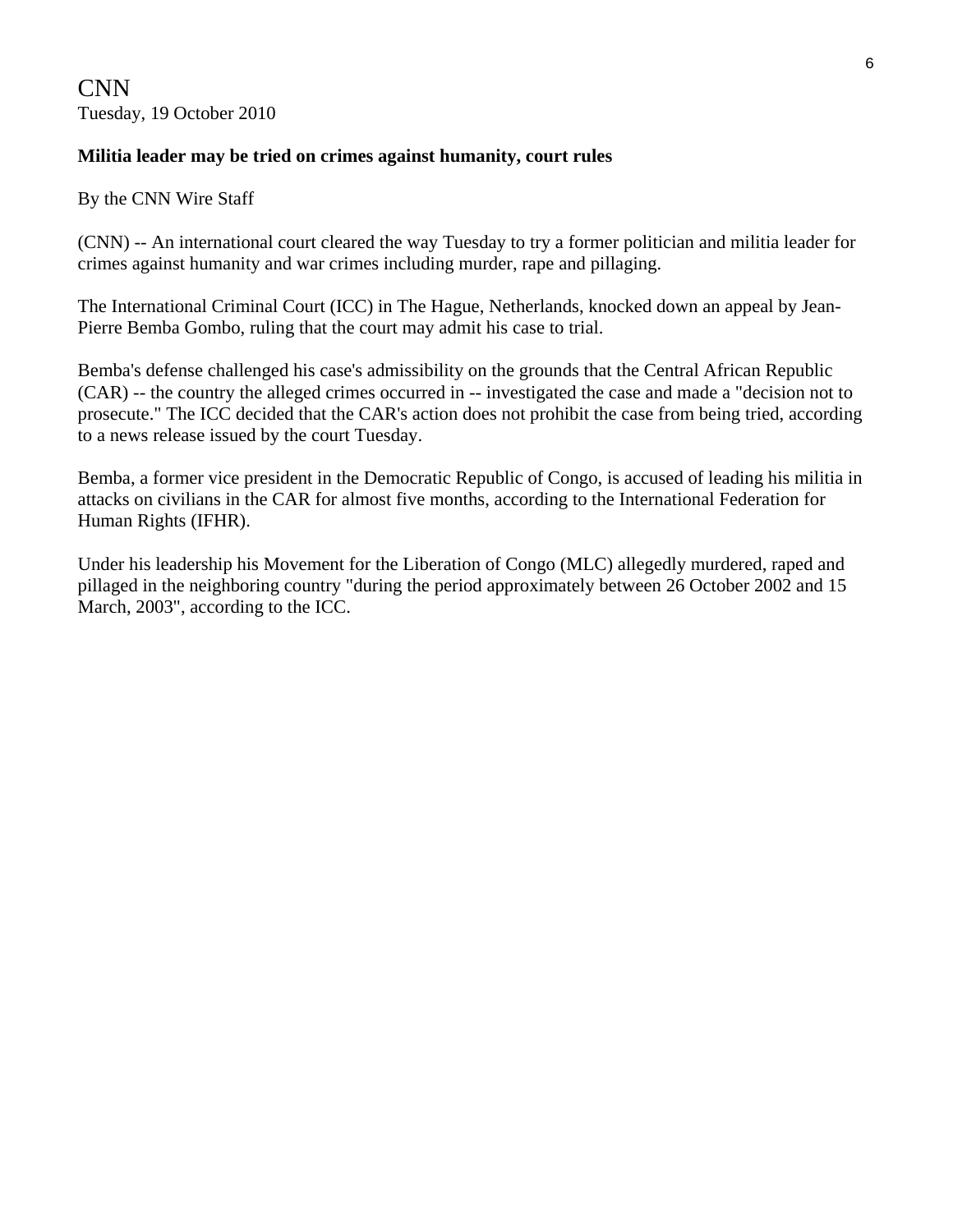#### **Naomi Campbell practices mystical Kabbalah 'to control violent temper'**

It seems Naomi Campbell is leaving no stone unturned to control her violent temper and maintain her calm.

The supermodel has revealed that she is attempting to reign in her explosive temper by converting to the mystical Kabbalah religion.

After two court convictions for violence and repeated assaults on her personal staff, the 40-year-old said the teachings of Kabbalah were taking her to a 'positive, calm place'.

"I study Kabbalah because it takes me to a positive, calm place. That's what I use it for, and it helps me a lot," the Daily Mail quoted her as saying.

The Streatham-born supermodel, who was a star witness at the recent war crimes trial of former Liberia president Charles Taylor over the gift of a 'blood diamond', said she had dabbled in the mystical offshoot of Judaism since 2000.

She was spotted having secret meetings with Madonna's Kabbalah mentor rabbi Eitan Yardeni in New York earlier this year.

"I've been in and out of Kabbalah since around 2000. It's just something I have taken more seriously," Campbell said.

She told a US fashion magazine in an interview that she was reading Kabbalah teachings daily, adding, "I've been practising. I don't know if I've been pronouncing everything right, but I've been practising."

Kabbalah is a spiritual movement rooted in Jewish mysticism with its supporters identified by a loose fitting string worn on the wrist.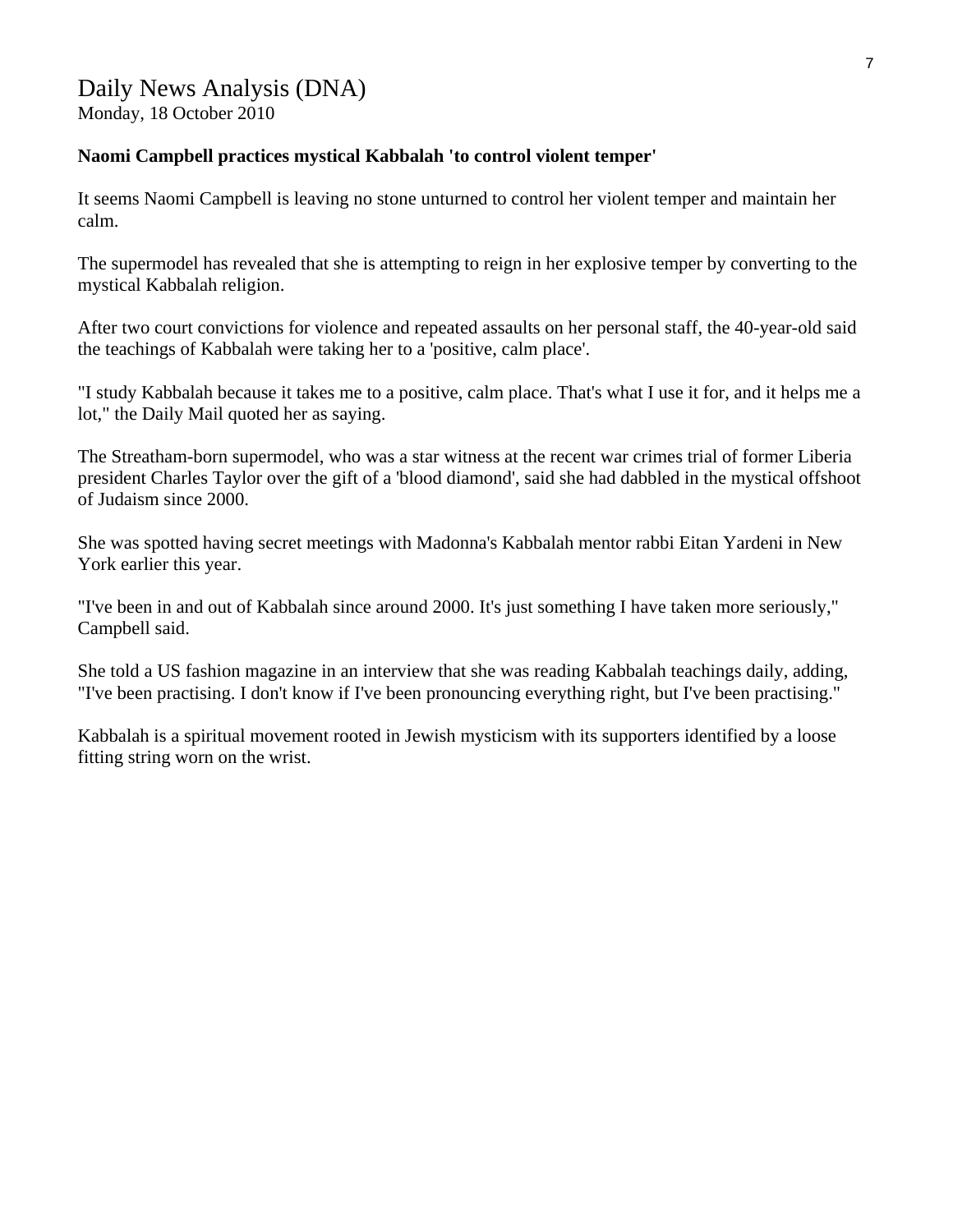#### **Rwanda: Mbarushimana Has Genocide Charges to Answer - Activists**

James Karuhanga

 Kigali — Three international human rights groups; African Rights, the Collectif des Parties Civile pour le Rwanda (CPCR), and REDRESS, Tuesday issued a joint statement highlighting what they called "wider implications of the arrest of Callixte Mbarushimana in Paris."

Mbarushimana, the Executive Secretary of the Forces for the Liberation of Rwanda (FDLR) was arrested on Monday by French authorities, in response to an arrest warrant issued by the International Criminal Court (ICC) in September.

He is accused of massive war crimes and crimes against humanity allegedly committed in the eastern Democratic Republic of the Congo (DRC) last year.

The groups, despite welcoming the arrest, have emphasized that "there appears to be more to Callixte Mbarushimana than the crimes which have been attributed to him by the ICC with respect to North and South Kivu."

"Like many other figures at the helm of the FDLR, Mbarushimana has long faced accusations that he played a central role in organizing and executing the killings of the 1994 Genocide in Rwanda," reads part of their Tuesday joint statement.

"Specifically, Mbarushimana is alleged to have been involved in atrocities committed in Kigali. When the Genocide began on 7 April 1994, Mbarushimana was a computer technician with the UNDP in Kigali. After the evacuation of most of the foreign staff, Mbarushimana appointed himself as the officer in charge from 10 April until 4 July 1994."

The ICC has indicted Mbarushimana on 11 counts of crimes against humanity and war crimes, including murder, torture, rape, attacks against civilians, destruction of property, inhuman treatment and persecution, but doesn't mention Genocide.

This bothers the rights groups.

They state that even though it is necessary and important that he answer the charges levelled against him by the ICC, he must also answer the charges of Genocide.

As revealed, in 2001; the UN conducted its own investigation and linked Mbarushimana with the murder of 32 people, including Tutsi colleagues at the UNDP, during the Genocide.

"Lawyers with the International Criminal Tribunal for Rwanda (ICTR) prepared an indictment on charges of Genocide, but the Prosecutor at the time sidelined the case. In 2005, the UNDP asked the French government to initiate proceedings, but little was done," the rights groups say.

As further noted, on February 5, 2008, the CPCR submitted a criminal complaint to French authorities, detailing individual acts of Genocide Mbarushimana was alleged to have committed.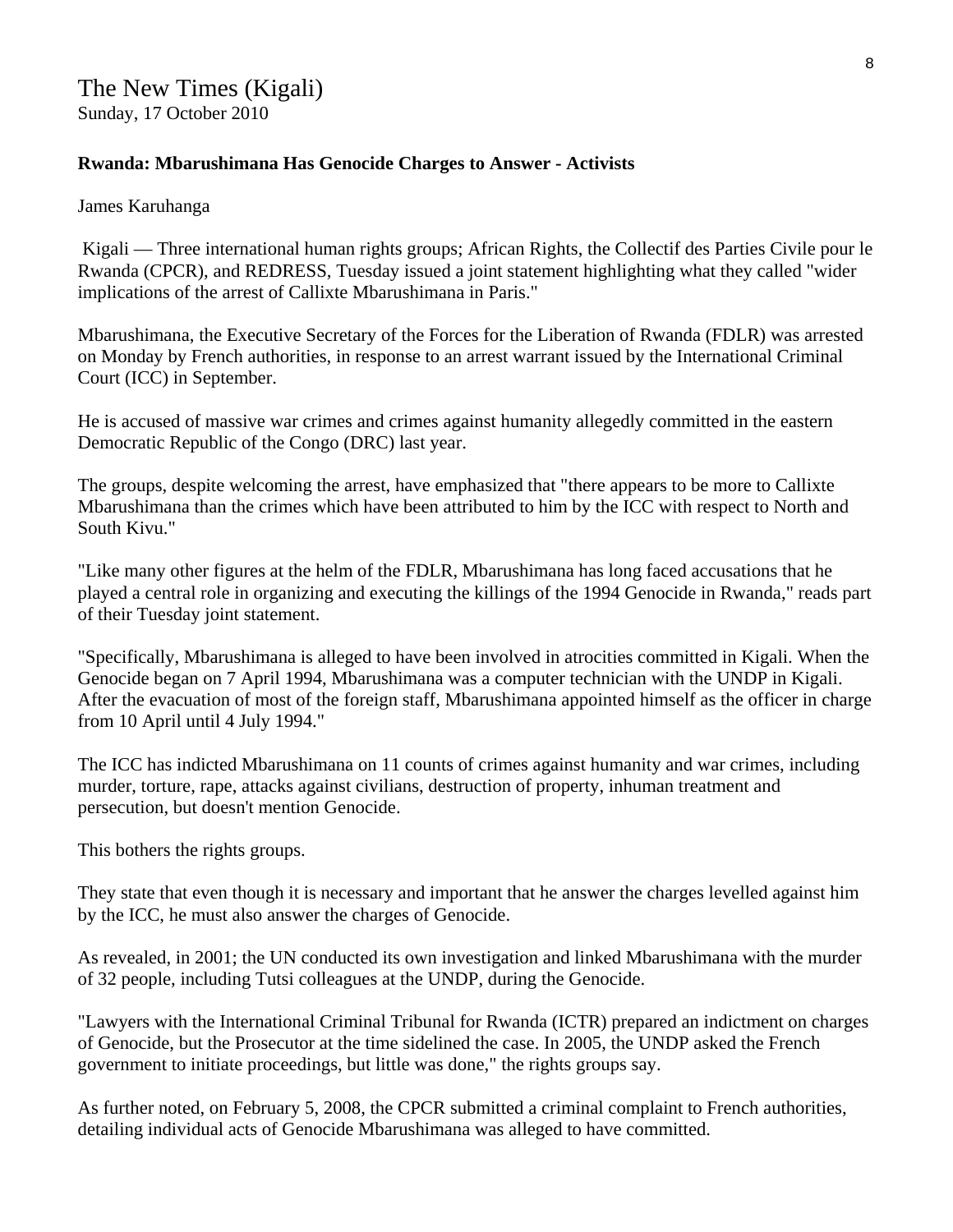"While French investigative judges have visited Rwanda many times in recent months, Mbarushimana has not featured as one of their priorities. This failure to act allowed him to continue to use his safe haven in Paris for the benefit of the FDLR," the statement reads.

"However, because of the ICC's limited jurisdiction, Mr. Mbarushimana will not be held responsible for crimes he is accused of during the 1994 Genocide."

The rights groups note that about 20 complaints against Genocide suspects are currently pending before French authorities.

"The late arrest of Callixte Mbarushimana should, at the very least, serve as a wake-up call for French authorities to follow up on these complaints without further delays."

Mbarushimana arrived in France in 2003 and has been living there ever since.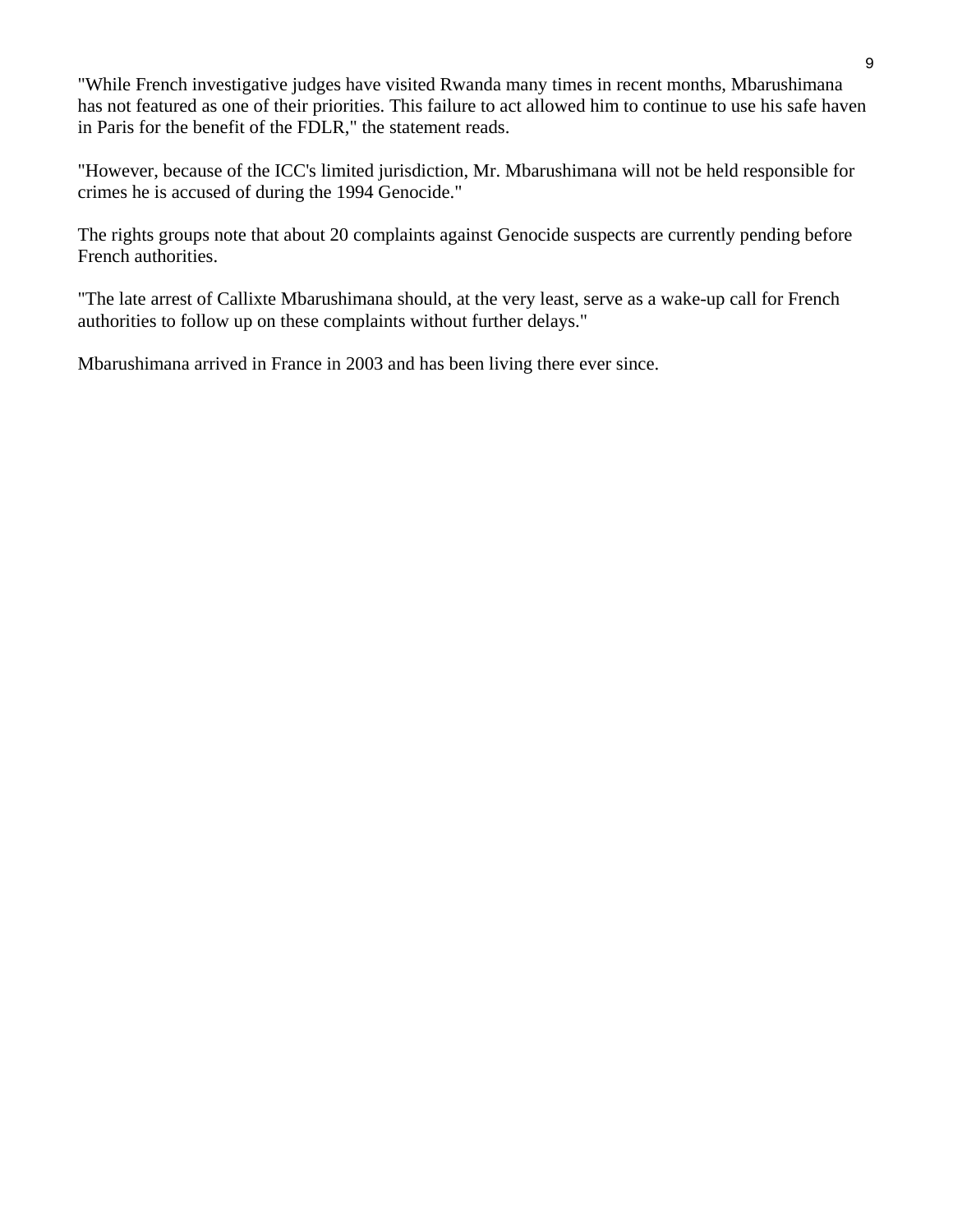# Voice of America Monday, 18 October 2010

## **ICC to Rule on Bemba Appeal**

The International Criminal Court in the Hague is expected to announce Tuesday whether it has jurisdiction to try former Congolese rebel leader Jean-Pierre Bemba for war crimes.

Bemba's lawyers filed an appeal, arguing that the case against him is inadmissible in the international court because it is located in the Netherlands, not Africa.

Bemba is facing charges of war crimes and crimes against humanity for leading his forces into the Central African Republic in 2002 to help put down a coup attempt against President Ange-Felix Patasse.

Bemba's forces are accused of rape, murder, and other atrocities.

Lawyers for the government of the Central African Republic accuse Bemba's attorneys of trying to obstruct justice.

Bemba became a vice president of the Democratic Republic of Congo as part of a 2003 peace deal.

He later lost a presidential election and was charged with treason.

He was arrested on an ICC warrant in Belgium in 2008.

*Some information in this story was provided by AP and AFP.*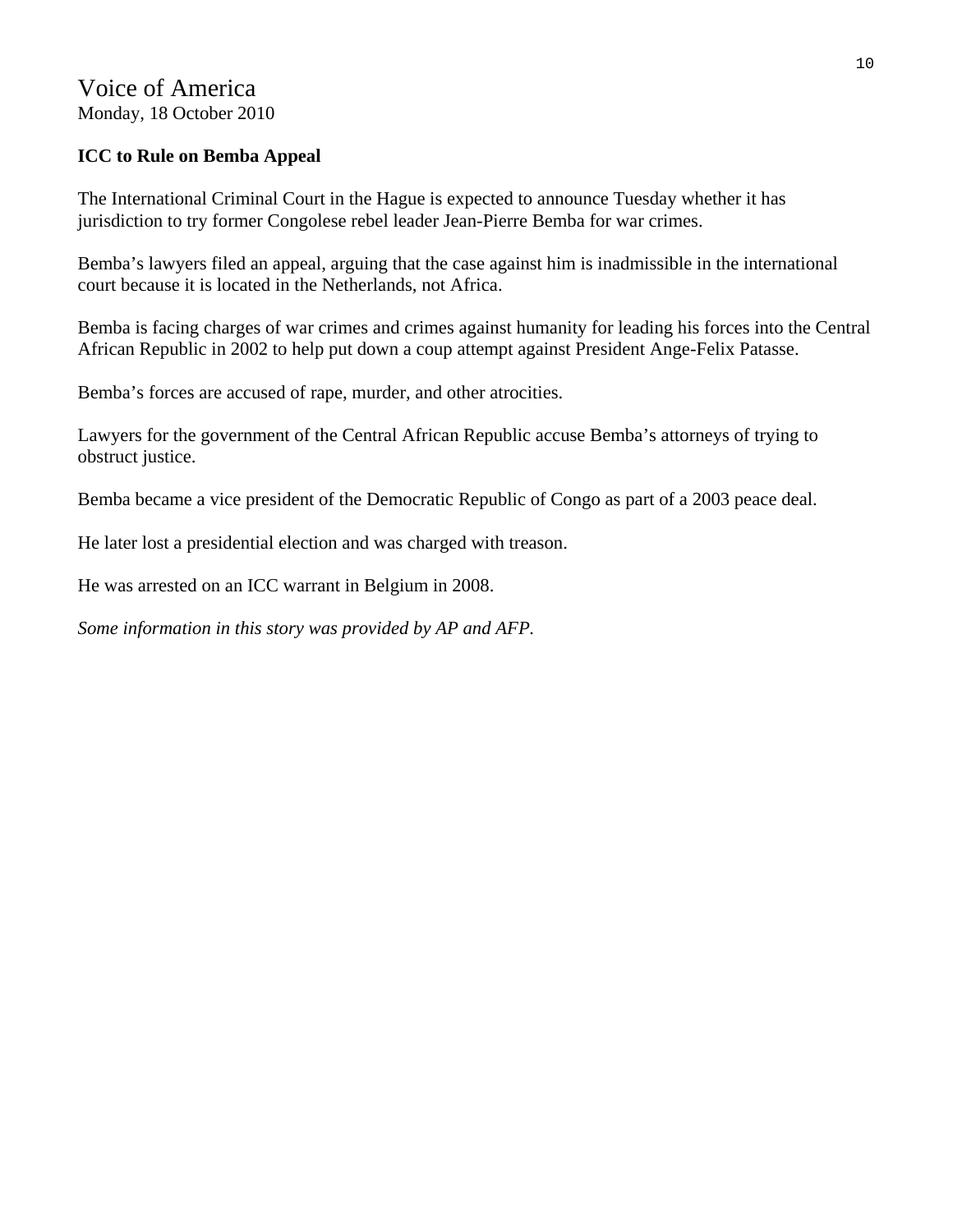# The Daily Star Saturday, 16 October 2010

#### **It's better than war crimes laws used globally**

#### Emran Hossain

The International Crimes (Tribunals) Amendment Act 2009 is better than any other relevant international law and more committed to human rights than those ensured during any war crimes trial across the globe.

Prominent jurists, intellectuals, journalists and human rights activists, while talking to The Daily Star, said they examined the act in relation to relevant international laws and came down heavily on a two-member delegation from the United Kingdom.

The UK delegates said the act falls short of international standard on Wednesday.

Justice Golam Rabbani said, "I have read the speech given by Steven Kay QC and it appears to me that he is not a lawyer up to the mark.

"And probably he was brought here to say against the trial by people who do not want the trial."

Steven, in a seminar titled "Human rights: Perspective Bangladesh", made several objections to the ongoing war crimes trial and the act under which war criminals of the country's War of Liberation are being tried.

Steven raised a point on jurisdiction of the War Crimes Tribunal over crimes committed before commencement of the act, which he said challenged universal principle.

"With regards to his objection to the retrospective effect to the law, it is sufficient to tell him to read the charter of Nuremberg Trial," said Golam Rabbani.

"The crime mentioned in the charter was retrospective in effect and the crime which was mentioned therein are the same as in the act of 1973, in language and description of the crime," said Golam Rabbani.

He also mentioned that before enactment of the 1973 act in Bangladesh Parliament, a resolution was adopted in the United Nations to the effect, "Bangladesh has every right to try the criminals who committed war crimes in 1971."

The way the 1973 Act is better in standard than any other law is that all the tribunals or trials, namely Nuremberg or Tokyo or Manila, were independent in nature and decision of those tribunals were final whereas the 1973 act entertains the provision for appeal.

"There is a provision in the act of 1973, making the judgment and the order of the tribunal appealable before the appellate division of Supreme Court of Bangladesh.

"There was no such provision of appeal before and this provision is sufficient to guarantee the fair and proper trial in the tribunal," said Golam Rabbani.

Legal experts said the act was formulated, taking into account all the relevant conventions and laws available at the time of formulation.

This especially includes the laws used in Nuremberg, Tokyo and Manila Trial, the trials held on crimes during World War II, Geneva Convention and relevant UN conventions.

Even some of the experts involved in formulation of law for Nuremberg trial, held in 1945, was involved in formulation of the act in 1973.

The act, however, underwent further amendment and included the provision of appeal.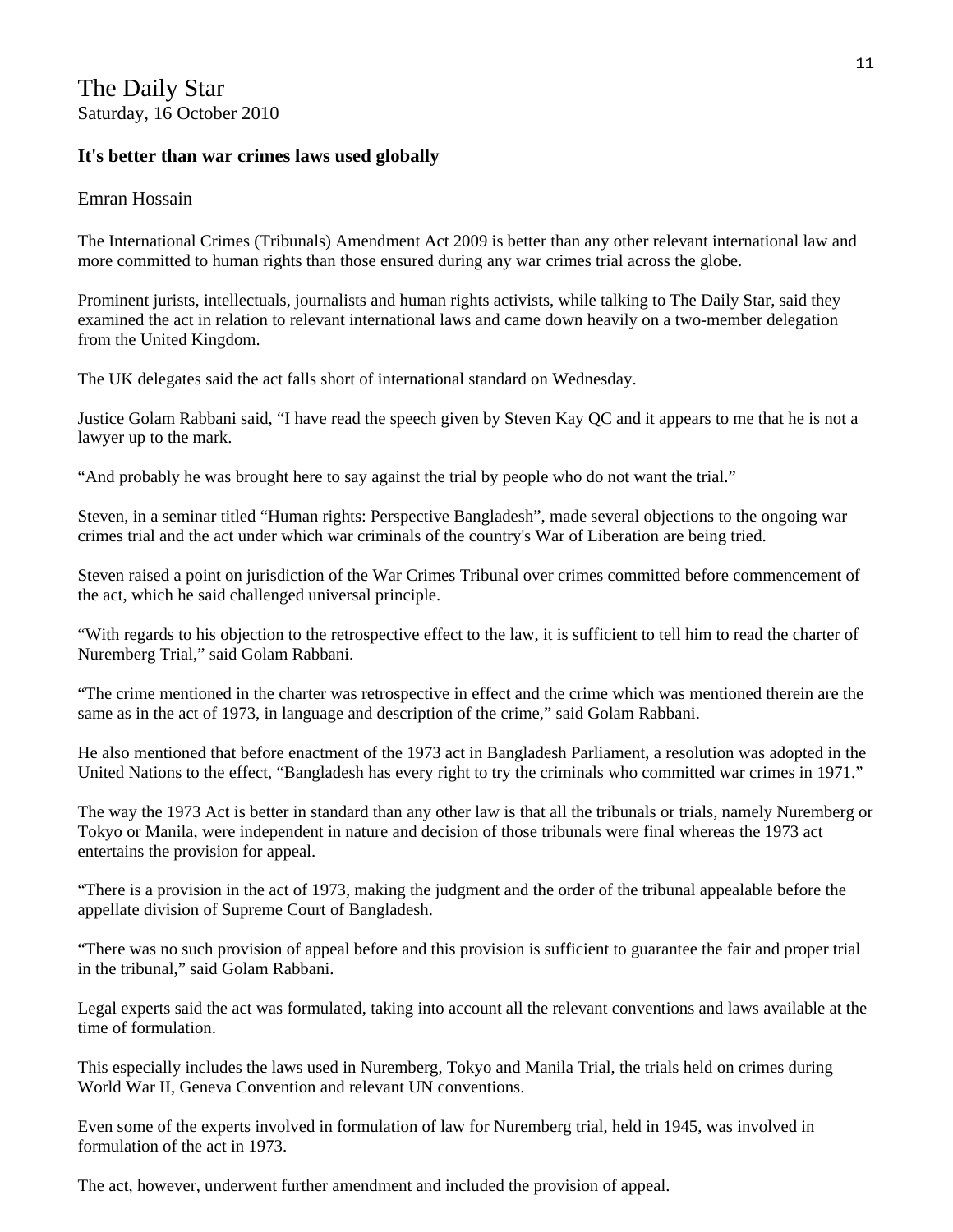"If the Supreme Court considers the tribunal's decision wrong, the decision can be cancelled and none can change the order of the SC," said eminent Journalist Shahriar Kabir.

Steven also expressed concern over the lack of rights to challenge and inability to request the tribunal to be accountable for its conduct in the act.

During Nuremberg trial and other trials on war crimes of World War-II, lawyers for accused raised question over appointment of judge and prosecution by the plaintiff and expressed "no-confidence" over the issue. But none of the trial or tribunal accepted it.

"In no trial of war criminals in the history of the world were the war criminals given the right to bring "noconfidence" on the judge appointed for the trial," said Shahriar.

Shahriar also said the definition of war crimes might vary from country to country. Pakistan says there was no war of independence in 1971, and it was a civil war or many would call it a war between India and Pakistan, he explained.

"Had we lost the war in 1971, by now Pakistan and Jamaat-e-Islami would have hanged freedom fighters for crimes in war. It is always the justice of a victor. This is the way the world worked and is working till now," he added.

Experts also mentioned that the constitution of Bangladesh is internationally regarded as one of the best constitutions in the world, and Bangladesh has internationally reputed jurists who are often invited by foreign countries, namely Cambodia and Rwanda, to develop their legal system.

Steven also expressed concern over qualifications of the people appointed for the trial, both in prosecution and judgement, questioning if they are technically trained.

The experts also mentioned that in numerous seminars, conferences and discussions at institutions including International Bar Association and experts in Europe, America, United Kingdom and even in Pakistan expressed that the act is sufficient to ensure a fair trial.

Eminent intellectual Prof Muntasir Mamoon of Dhaka University said, "What do you mean by international standard?

"Is standard what only western countries certify? Don't you think that standard is ensured when a law is formulated while driven by necessity and reality of a country?

"Bringing some foreigner in a seminar does not ensure international standard. Concerned international institutions are already satisfied with the act," he added.

"We will do what we consider is good for our country. We felt the necessity and significance of independence and we waged a war in 1971, ignoring suggestions from powerful international countries that independence would not be good for us.

"But we won independence. And now we think our law is enough to hold a free, fair and transparent trial," Prof Muntasir added.

"Has there been any war crimes trial which satisfies all these criteria?" said eminent lawyer Shahdeen Malik.

He said that following establishment of the International Criminal Court under Rome Statute in 2002, any crime committed after that and their trial may satisfy these criteria.

But we are talking about events and laws around 30 years before Rome Statute, he added.